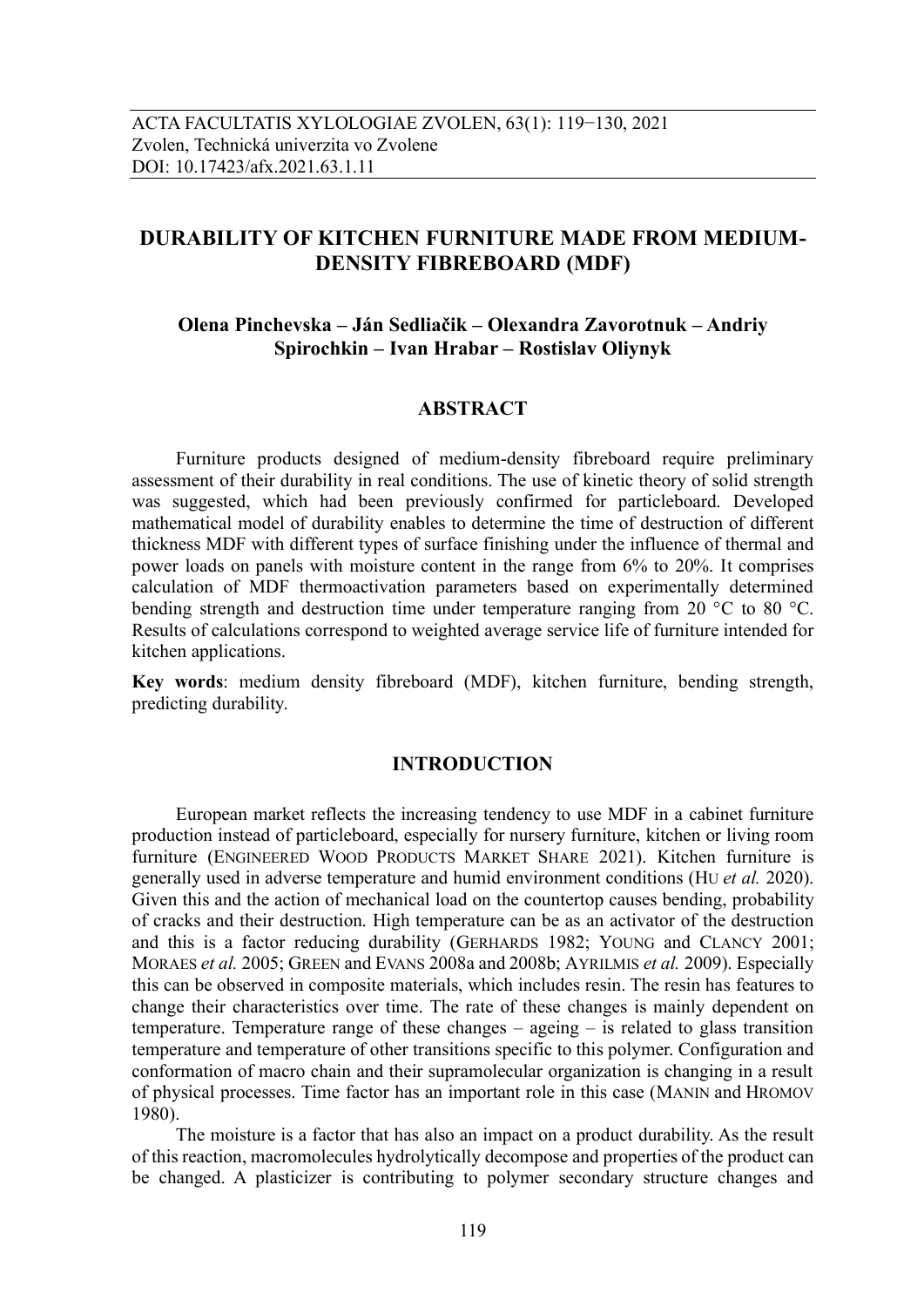relaxation of internal stresses (MIRSKI *et al.* 2020). Significant changes of polymeric materials take place under the moisture and heat impact (ZUBAREV *et al.* 2004; MARTENSSON and THELANDERSSON 1990; MOHEBBY *et al.* 2008).

Mechanical load also can be an external activator of loss of durability. It effects both physical and chemical transformations in the material. Mechanical load (static and dynamic) activates physical processes and leads to acceleration of relaxation processes at different temperature and moisture content in composite materials (YU and OSTMAN 1983; SHI and GARDNER 2006). It was found that MDF's modulus of rupture (MOR) and modulus of elasticity (MOE) is decreasing when temperature is increasing (ZHOU *et al.* 2012).

Research on durability of construction materials was carried out during long period. Understanding of solid materials destruction passed through several steps. Current thermoactivation step considers destruction as a process that depends on parameters of defective structure and takes into account thermal motion of atoms. Study of the timetemperature dependence of solid material strength began by ZHURKOV (1965). It has led to formulation of basic principles of kinetic theory of strength of solid materials. Investigations that were conducted in the conditions of single axis tensile for solid materials (singlecrystals, poly-crystals, polymers, composite materials) during testing at different temperatures provided an opportunity to identify dependence of durability  $\tau$  on load  $\sigma$  and temperature Т:

$$
\tau = \tau_0 \exp\left[\frac{U_0 - \gamma \sigma}{RT}\right] \tag{1}
$$

where: R – universal gas constant (kJ/mol·K);  $U_0$ ,  $\tau_0$ ,  $\gamma$  – constants of tested material; T – temperature (°K); σ – load (MPa).

Equation (1) is the main for kinetic theory of strength. It has real physical meaning and shows that thermal motion of atoms is the reason of the destruction of solid material. The kinetic theory of strength was used for metals (SLUTSKER *et al.* 2002), HRABAR (2002), for composite materials (REGEL 1980), for polymer fibres and cellulose derivatives (RATNER and YARTSEV 1992). This provided fundamental reasons for using this theory for woodbased composite material – particleboard (HRABAR *et al.* 2008).

Later, a parameter  $T_m$  was introduced into the equation (1).  $T_m$  is a temperature of destruction, when all bonds in material are breaking during one heat vibration and when substance cease to exist (RATNER and YARTSEV 1992):

$$
\tau = \tau_m \cdot \exp\left[\frac{U_0 - \gamma \sigma}{R} \left( T^{-1} - T_m^{-1} \right) \right] \tag{2}
$$

where:  $\tau_m$ ,  $U_0$ ,  $\gamma$  and  $T_m$  – physical (thermoactivation) material parameters (TAP);  $\tau_m$  – minimum durability (the period of oscillation of kinetic units – atoms, atom groups, segments) (s)*; U<sup>0</sup>* – maximum destruction activation energy (kJ/mol); *γ* – structural and mechanical parameters (kJ/mol·MPa); *Tm* – temperature limit existence of solids (temperature degradation) (°K);  $R$  – universal gas constant (kJ/mol·K),  $\tau$  – time to fracture (durability), (s),  $\sigma$  – stress (MPa); *T* – temperature (°K).

It is rational to determine the strength and rigidity of MDF board under the influence of external factors analytically. This will enable to predict the durability of future product during the design process (BOIKO *et al.* 2013).

The aim of this study is to develop the new method of prediction of MDF furniture durability if there is an influence of high temperature and humidity. This method takes into account a long-term action of mechanical load.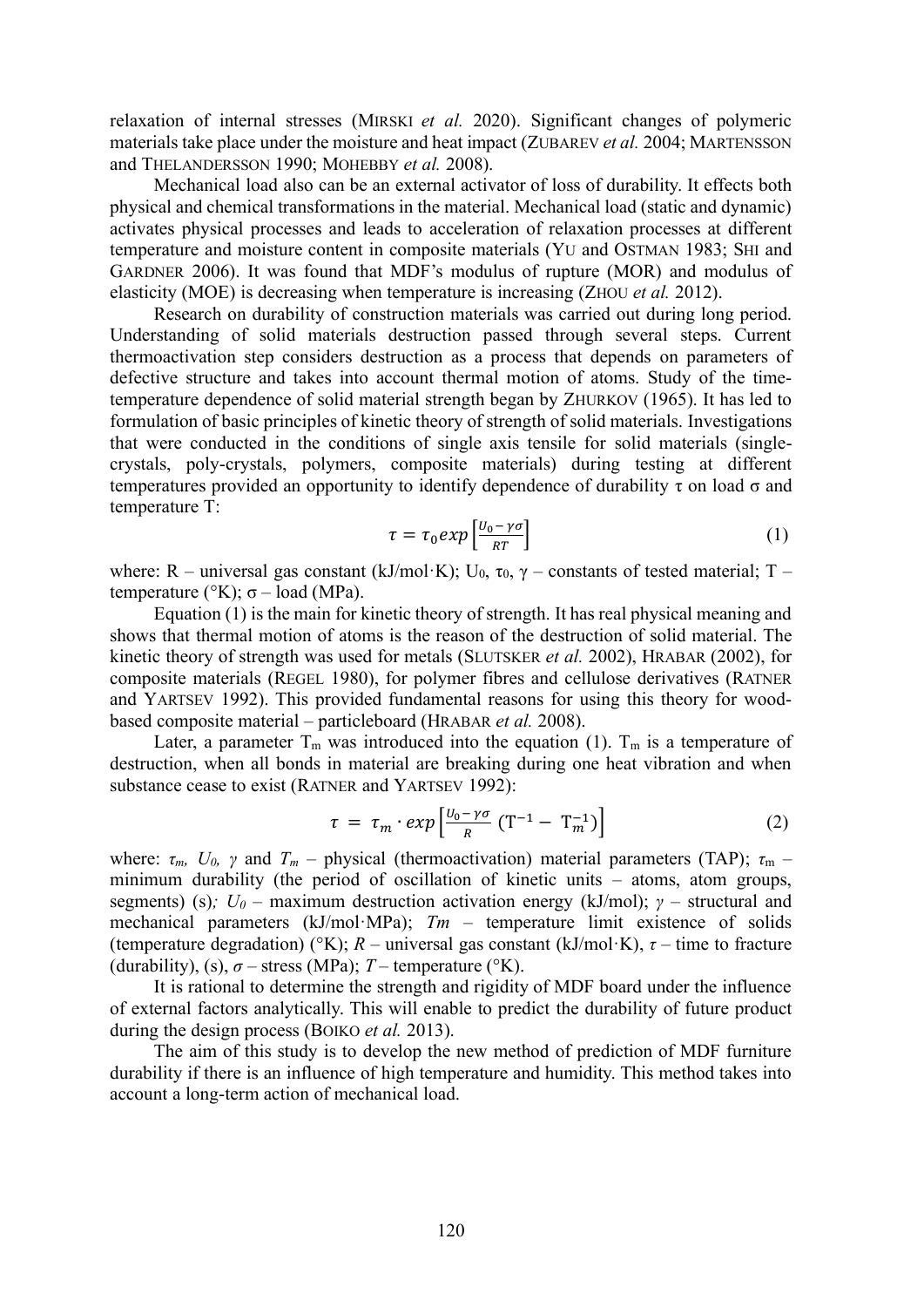#### **MATERIAL AND METHODS**

Furniture MDF boards with the thickness of 10, 16 and 19 mm manufactured by JSC "Korostensky MDF Plant" were selected for the study. These panels were without surface finishing, painted and finished by veneer "fine-line". Boards were randomly taken from one consignment of samples according to EN 326-1. It was chosen 40 panels of each thickness at all. Test pieces for physical and mechanical tests (determination of moisture content (EN 322), density (EN 323) and MOR and MOE (EN 310)) were cut from these panels. Before cutting according to EN 325, panels were conditioned at 20 °C and 65% relative humidity.

Average value of panel's density at the moisture content of 5-7 % with the thickness of 10 mm was 824 kg·m<sup>-3</sup>, for the thickness 16 mm was 811 kg·m<sup>-3</sup> and for the thickness 19 mm was 802 kg·m<sup>-3</sup>. Samples of MDF with cross section  $10\times50$  mm,  $16\times50$  mm and  $19\times50$ mm and length 250 mm, 370 mm and 430 mm were used for determination of static bending strength according to EN 310. Tests were carried out at four temperatures 20, 40, 60 and 80 °С by static 3-point bending in the universal test machine, 20 replicates were done. Activation energy was determined using derivatograph according to (STB 1333.0-2002 «POLYMER PRODUCTS FOR BUILDING») with the mass loss of material test portion at temperature during heating with given speed using a range of temperatures. Pine wood (*Pinus*) with moisture content 8 %, MDF panels and urea-formaldehyde resin KF-MT were tested. Experimental plans that included such factors: moisture content within 6-20 %, and temperature action from 5 min to 5 hours (PIZHURIN 2004) were used to test moisture content influence and influence of urea-formaldehyde resin aging on MDF durability.

Equation 2 is used to calculate theoretical durability because it does not take into account influence of temperature changes, humidity, material moisture content and mechanical loads. That's why amendment taking into account exploitation factors are used. Moisture content has the main influence on physical and mechanical properties of wood and wood-based panels, it increases internal stresses and as a result – probability of destruction (KULMAN *et al.* 2017). A lot of external factors influence MDF, which has polymeric binder in its structure. During exploitation, difficult changestake place inside the system of polymer matrix. At first heat treatment leads to material strengthening because the resin is curing, and later to change of physical and mechanical properties. This is taking into account in suggested panel strength model including binder aging (ZAVOROTNUK *et al.* 2020):

$$
\tau = \tau_m \exp\left[\frac{U_0 - \gamma \sigma}{R} (T^{-1} - T_m^{-1})\right] \exp\left(\alpha \beta \frac{W}{Wm}\right) \tag{3}
$$

where:  $\alpha$  – coefficient, which takes into account the effect of material moisture content on durability; *β –* coefficient, which takes into account the degradation of the polymeric binder;  $W_m$  – maximum valid value of material's moisture content within which it has sufficient durability properties,  $(\%)$ ; *W* – material's current moisture content during using,  $(\%)$ .

Thermoactivation parameters  $\tau_m$ ,  $U_0$ ,  $\gamma$  and  $T_m$  for MDF are calculated using the equations:

$$
\frac{U_0}{RT_{1...4}} - \frac{U_0}{RT_m} - \gamma \frac{\sigma_{1...4}}{T_{1...4}} + \gamma \frac{\sigma_{1...4}}{RT_m} + ln\tau_m = ln t_{1...4}
$$
 (4)

where:  $T_{1...4}$ , – temperature of four testing series, ( $(X)$ ;  $\sigma_{1...4}$ , – maximum breaking stress at the appropriate temperature, (MPa);  $t_1...t_4$  – time to destruction of the sample at the appropriate temperature, (s).

Coefficients  $\alpha$  and  $\beta$  were determined experimentally for each type and thickness of MDF depending on the moisture content, the effect of temperature and the time of these factors.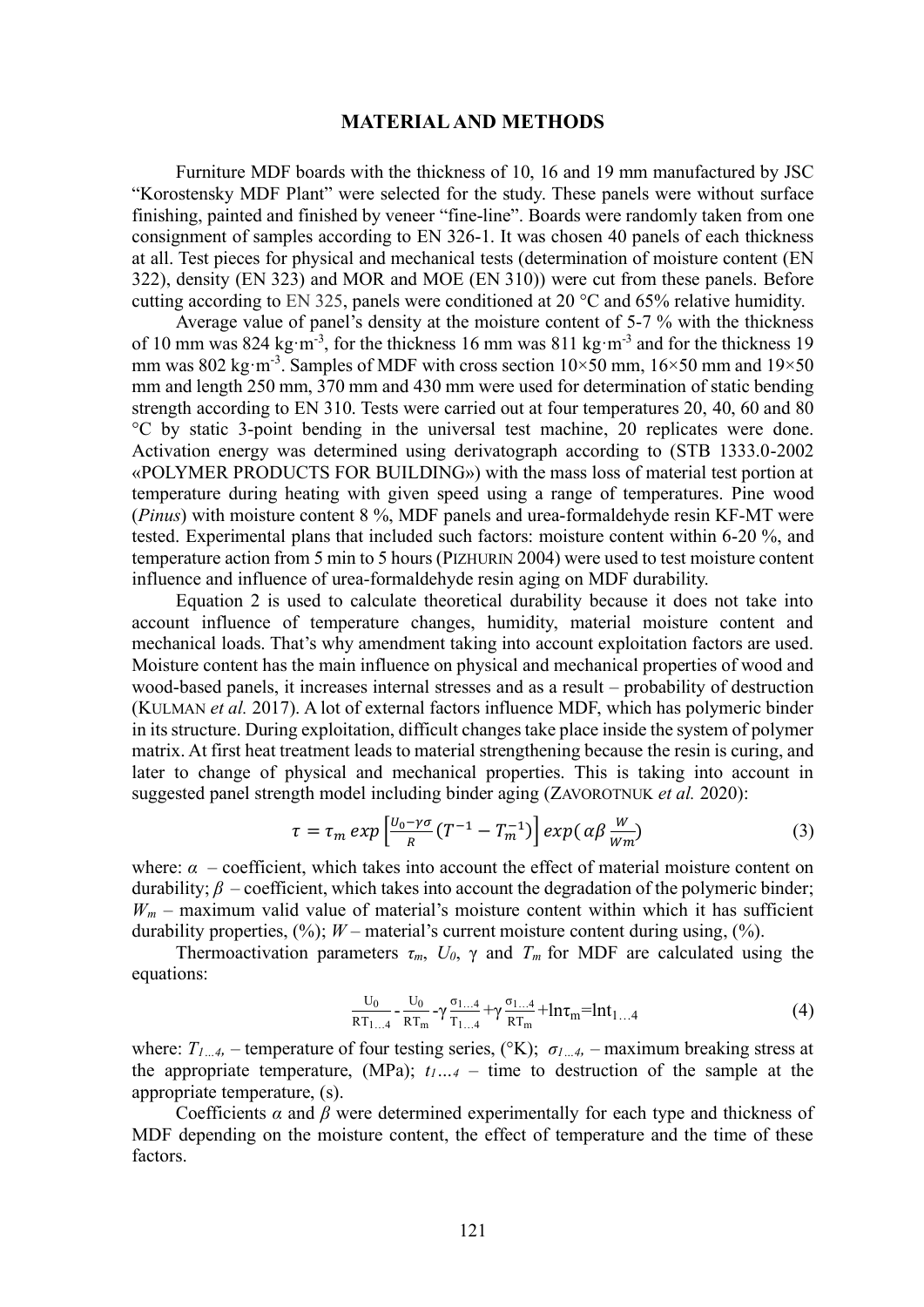## **RESULTS AND DISCUSSION**

TAP of all testing MDF were calculated by equation system (4) using the Mathcad software, Table 1. Modulus of elasticity in bending and bending strength were tested at different temperatures with time fixation before the destruction of the sample, Table 2.

| Type of MDF                      | Activation<br>energy $[U_0]$ ,<br>(kJ/mol) | Destruction<br>temperature $[T_m]$ ,<br>(K) | Structural-mechanical<br>parameter $[\gamma]$ ,<br>(kJ/ mol·MPa) | Minimal durability<br>$[\tau_{m}],$<br>(s) |
|----------------------------------|--------------------------------------------|---------------------------------------------|------------------------------------------------------------------|--------------------------------------------|
|                                  |                                            |                                             |                                                                  |                                            |
| without<br>10<br>mm<br>finishing | 206                                        | 409                                         | 5.15                                                             | 0.819                                      |
| 10 mm painted                    | 162                                        | 484                                         | 5.72                                                             | 0.733                                      |
| 10 mm veneered                   | 183                                        | 425                                         | 2.65                                                             | 0.779                                      |
| without<br>16<br>mm<br>finishing | 179                                        | 440                                         | 5.07                                                             | 0.861                                      |
| 16 mm painted                    | 174                                        | 437                                         | 4.73                                                             | 0.811                                      |
| 16 mm veneered                   | 198                                        | 432                                         | 4.98                                                             | 0.705                                      |
| without<br>19<br>mm<br>finishing | 207                                        | 411                                         | 6.83                                                             | 0.463                                      |
| 19 mm painted                    | 202                                        | 423                                         | 6.24                                                             | 0.905                                      |
| 19 mm veneered                   | 213                                        | 396                                         | 5.67                                                             | 0.419                                      |

**Tab. 1 Thermoactivation parameters of medium-density fibreboard.**

MOR and MOE testing showed deterioration of wood-based composite materials properties within the temperature  $60 - 80$  °C. MOR and MOE of MDF without finishing with thickness 10 and 16 mm decreased on average at 37.6 % and 33.2 % during temperature rising from 20 °С to 80 °С, Figure 1.

| No.                           | MOR, $\lceil \sigma \rceil$ , MPa |       | Temperature, $[T]$ , K |                   | Time until the sample is destroyed, $\ln \tau$ , s |       |  |
|-------------------------------|-----------------------------------|-------|------------------------|-------------------|----------------------------------------------------|-------|--|
| $MDF$ 10 mm without finishing |                                   |       |                        |                   |                                                    |       |  |
| $\mathbf{1}$                  | $\sigma$ <sub>I</sub>             | 38.61 | $T_I$                  | 293               | $ln \tau$                                          | 4.304 |  |
| $\sqrt{2}$                    | $\sigma_2$                        | 33.47 | $T_2$                  | 308               | $ln \tau_2$                                        | 4.174 |  |
| $\overline{\mathbf{3}}$       | $\sigma_3$                        | 31.07 | $T_3$                  | 323               | $ln \tau_3$                                        | 3.932 |  |
| $\overline{\mathbf{4}}$       | $\sigma_4$                        | 27.42 | $T_{4}$                | 353               | $ln \tau_4$                                        | 3.584 |  |
|                               |                                   |       |                        | MDF 10 mm painted |                                                    |       |  |
| $\mathbf{1}$                  | $\sigma$ <sub>I</sub>             | 39.53 | $T_I$                  | 293               | $ln \tau$                                          | 4.143 |  |
| $\sqrt{2}$                    | $\sigma_2$                        | 31.80 | $T_2$                  | 308               | $ln \tau_2$                                        | 3.932 |  |
| $\overline{3}$                | $\sigma_3$                        | 31.67 | $T_3$                  | 323               | $ln \tau_3$                                        | 3.689 |  |
| $\overline{4}$                | $\sigma_4$                        | 30.58 | $T_{4}$                | 353               | $ln \tau_4$                                        | 3.219 |  |
|                               | "fine line"<br>MDF 10 mm veneered |       |                        |                   |                                                    |       |  |
| $\mathbf{1}$                  | $\sigma$ <sub>I</sub>             | 43.13 | $T_I$                  | 293               | $ln \tau_1$                                        | 4.394 |  |
| $\overline{c}$                | $\sigma_2$                        | 42.60 | $T_2$                  | 308               | $ln \tau_2$                                        | 4.174 |  |
| 3                             | $\sigma_3$                        | 36.45 | $T_3$                  | 323               | $ln \tau_3$                                        | 3.989 |  |
| $\overline{4}$                | $\sigma_4$                        | 33.77 | $T_{4}$                | 353               | $ln \tau_4$                                        | 3.829 |  |
| $MDF$ 16 mm without finishing |                                   |       |                        |                   |                                                    |       |  |
| $\mathbf{1}$                  | $\sigma$                          | 32.34 | $T_I$                  | 293               | $ln \tau$                                          | 4.394 |  |
| $\overline{2}$                | $\sigma_2$                        | 26.21 | $T_2$                  | 308               | $ln \tau_2$                                        | 4.174 |  |
| 3                             | $\sigma_3$                        | 26.82 | $T_3$                  | 323               | $ln \tau_3$                                        | 4.111 |  |
| $\overline{4}$                | $\sigma_4$                        | 26.88 | $T_{4}$                | 353               | $ln \tau_4$                                        | 3.611 |  |
| MDF 16 mm painted             |                                   |       |                        |                   |                                                    |       |  |
| $\mathbf{1}$                  | $\sigma$                          | 23.48 | $T_I$                  | 293               | $ln \tau_I$                                        | 4.522 |  |
| $\overline{c}$                | $\sigma_2$                        | 20.87 | $T_2$                  | 308               | $ln \tau_2$                                        | 4.263 |  |
| $\overline{3}$                | $\sigma_3$                        | 17.96 | $T_3$                  | 323               | $ln \tau_3$                                        | 4.190 |  |
| $\overline{4}$                | $\sigma_4$                        | 22.78 | $T_{4}$                | 353               | $ln \tau_4$                                        | 3.912 |  |

**Tab. 2 Test results required to calculate the MDF slab thermoactivation parameters.**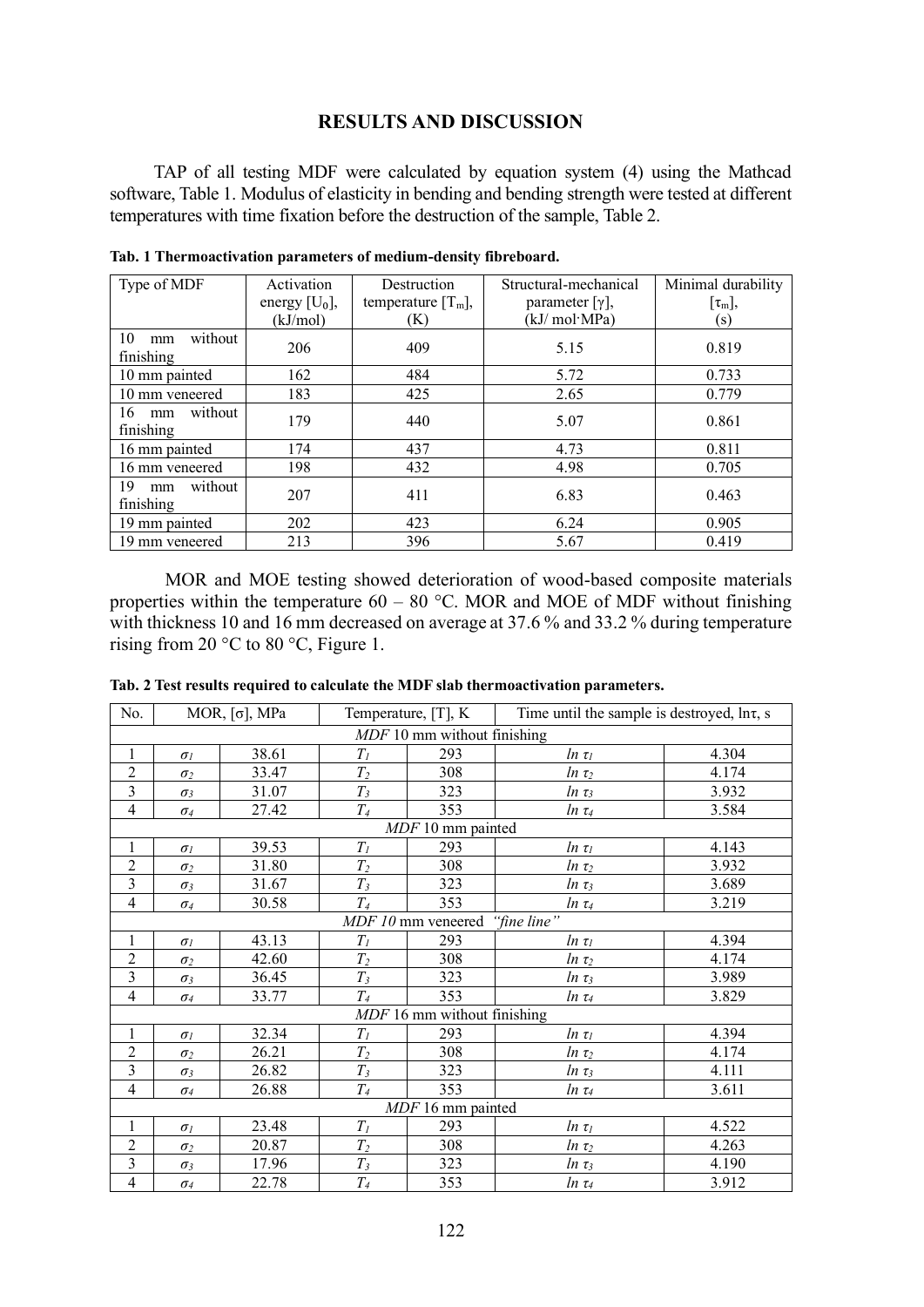| MDF 16 mm veneered "fine line"           |                               |       |                |     |             |       |  |
|------------------------------------------|-------------------------------|-------|----------------|-----|-------------|-------|--|
| 1                                        | $\sigma$                      | 27.13 | $T_I$          | 293 | $ln \tau_I$ | 4.369 |  |
| $\overline{2}$                           | $\sigma_2$                    | 25.89 | $T_2$          | 308 | $ln \tau_2$ | 4.263 |  |
| 3                                        | $\sigma_3$                    | 24.99 | $T_3$          | 323 | $ln \tau_3$ | 4.234 |  |
| $\overline{4}$                           | $\sigma_4$                    | 21.27 | $T_4$          | 353 | $ln \tau_4$ | 4.159 |  |
|                                          | $MDF$ 19 mm without finishing |       |                |     |             |       |  |
| 1                                        | $\sigma$                      | 40.54 | $T_I$          | 293 | $ln \tau_I$ | 4.654 |  |
| $\overline{2}$                           | $\sigma$ <sub>2</sub>         | 32.92 | $T_2$          | 308 | $ln \tau_2$ | 4.454 |  |
| 3                                        | $\sigma_3$                    | 27.82 | $T_3$          | 323 | $ln \tau_3$ | 4.317 |  |
| $\overline{4}$                           | $\sigma_4$                    | 28.39 | $T_{4}$        | 353 | $ln \tau_4$ | 4.220 |  |
| $MDF$ 19 mm painted                      |                               |       |                |     |             |       |  |
| 1                                        | $\sigma$                      | 28.79 | $T_I$          | 293 | $ln \tau$   | 4.700 |  |
| $\overline{2}$                           | $\sigma_2$                    | 25.12 | $T_2$          | 308 | $ln \tau_2$ | 4.511 |  |
| 3                                        | $\sigma_3$                    | 20.52 | $T_3$          | 323 | $ln \tau_3$ | 4.394 |  |
| 4                                        | $\sigma_4$                    | 20.12 | T <sub>4</sub> | 353 | $ln \tau_4$ | 4.304 |  |
| "fine line"<br><i>MDF 19</i> mm veneered |                               |       |                |     |             |       |  |
| 1                                        | $\sigma$                      | 34.94 | $T_I$          | 293 | $ln \tau_I$ | 4.771 |  |
| $\overline{2}$                           | $\sigma_2$                    | 31.99 | $T_2$          | 308 | $ln \tau_2$ | 4.736 |  |
| 3                                        | $\sigma_3$                    | 28.52 | $T_3$          | 323 | $ln \tau_3$ | 4.443 |  |
| 4                                        | $\sigma_4$                    | 26.83 | T <sub>4</sub> | 353 | $ln \tau_4$ | 4.357 |  |

\* The table shows the average values of a tests series.



**Fig. 1 Graphs of temperature dependence: a) MOR (MPa); b) MOE (MPa).**

It was determined that the destruction temperature of MDF is less than the limit destruction temperature of urea-formaldehyde resin, due to the low content of synthetic cross-linked composition in the material (RATNER and YARTSEV 1992). When the composite material destroys, appeared cracks are the result of atomic bonds destruction. The value *τ<sup>m</sup>* characterizes the time during which the process of composite materials destruction occurs at the temperature of destruction. The results of MDF components activation energy determination are shown in Table 3.

|  |  | Tab. 3 Tested materials activation energy values. |  |
|--|--|---------------------------------------------------|--|
|  |  |                                                   |  |

| Tested material             | Activation energy, [E], kJ/mol |
|-----------------------------|--------------------------------|
| MDF 10 mm without finishing | 86                             |
| Pine wood                   | 148                            |
| UF resin KF-MT              |                                |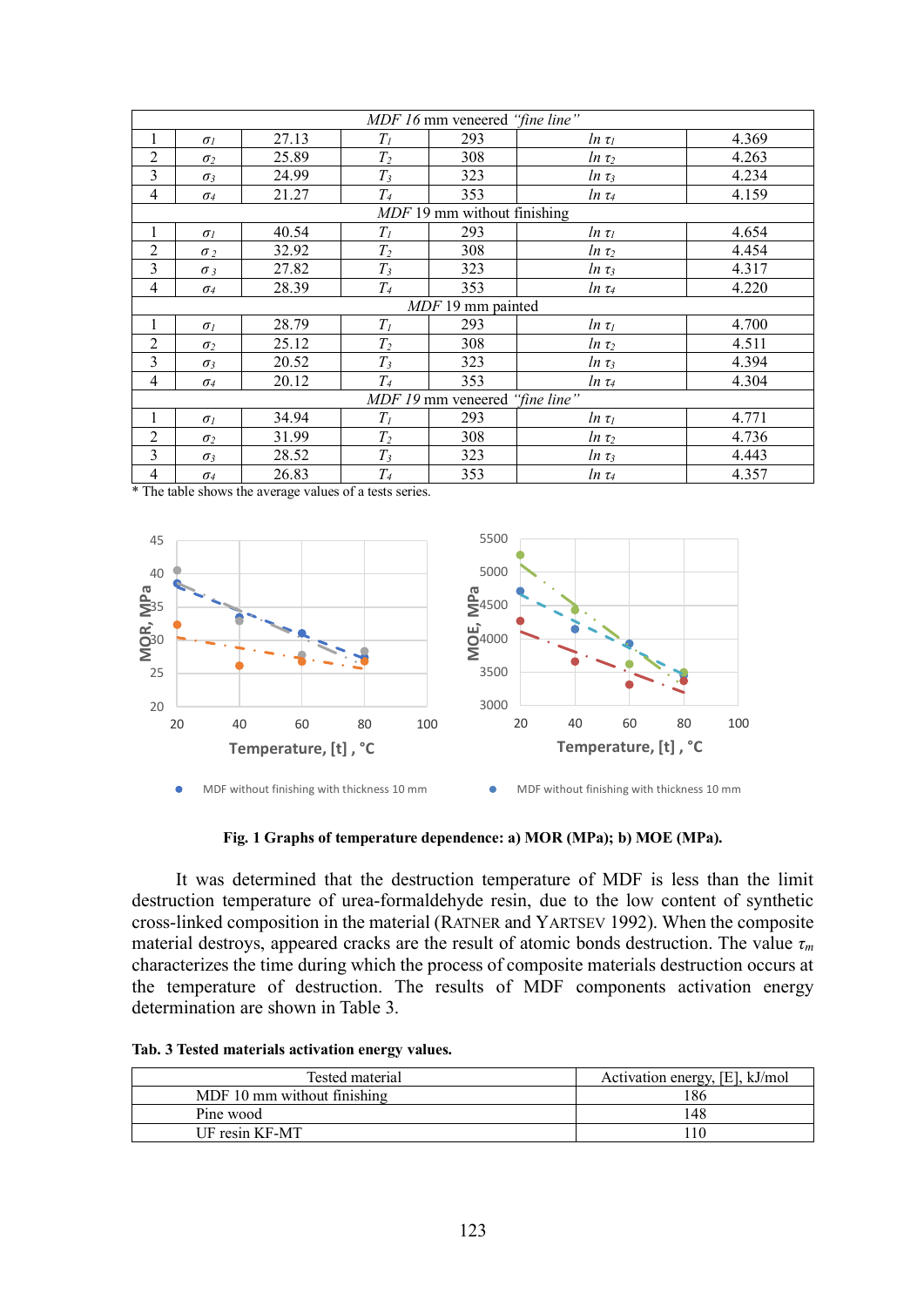It can be seen that the activation energy of the binder has the lowest value, so the process of destruction begins with the resin. This confirmed the hypothesis of the resin aging effect on the durability of MDF, and justifies the addition into the equation (2) of the factor  $\beta$ , which takes into account the effect of UF resin aging. Comparison of the activation energy values determined by the derivative and calculated from the accelerated test showed that they differ on average by no more than 10% for MDF 10 mm thick without finishing ( $U_0$  = 206 kJ/mol).

Adequate experimental data were obtained for calculating the coefficient  $\alpha$  of MDF with 10, 16 and 19 mm thick without finishing:

| For MDF 10 mm without finishing:                                                                               |     |
|----------------------------------------------------------------------------------------------------------------|-----|
| $\alpha = 0.02 - 0.0008 \cdot W + 0.0028 \cdot \tau - 0.00015 W \cdot \tau$                                    | (5) |
| For MDF 16 mm without finishing:<br>$\alpha = 0.02 - 0.0011 \cdot W + 0.0055 \cdot \tau - 0.0003 W \cdot \tau$ | (6) |
| For MDF 19 mm without finishing:<br>$\alpha = 0.04 - 0.0017 \cdot W + 0.0042 \cdot \tau - 0.0002 W \cdot \tau$ |     |

where: *W* – material moisture content,  $(\%)$ ;  $\tau$  – the duration of the increased value of relative humidity, (h).

Checking the obtained equations for a significance level of 5% confirmed the adequacy of the models (for MDF 10 mm without finishing  $F_{calc} = 1.376 \le F_{tab} = 3.03$ ; for MDF 16 mm without finishing  $F_{calc} = 0.265 \le F_{tab} = 3.03$ ; for MDF 19 mm without finishing  $F_{calc} =$  $0.813 \leq F_{tab} = 3.03$ ).

Based on the results of the studies, a regression dependence was obtained to determine the coefficient of destruction of the resin  $\beta$  from the temperature and time of its action:

$$
\beta = 8.14 - 0.0082 \cdot T - 0.0049 \cdot \tau - 0.005 \cdot t \cdot \tau \tag{8}
$$

where: *T* – temperature,  $({}^{\circ}C)$ , *τ* – duration of the temperature action, (h)

Both factors and their interaction have a strong negative effect on the destruction of the resin. Verification of equations confirmed the adequacy of the model at the level of 5% significance  $(F_{calc} = 2.22 \le F_{tab} = 6.0)$ , all the coefficients of the equation are significant.

According to the results of theoretical and experimental studies, the durability of MDF of different thickness and type of finishing intended for use in the room conditions with parameters t = 20 °C and  $\varphi$  = 60% was determined, Figure 2.



**Fig. 2 Durability of MDF with different thickness and finishing type.**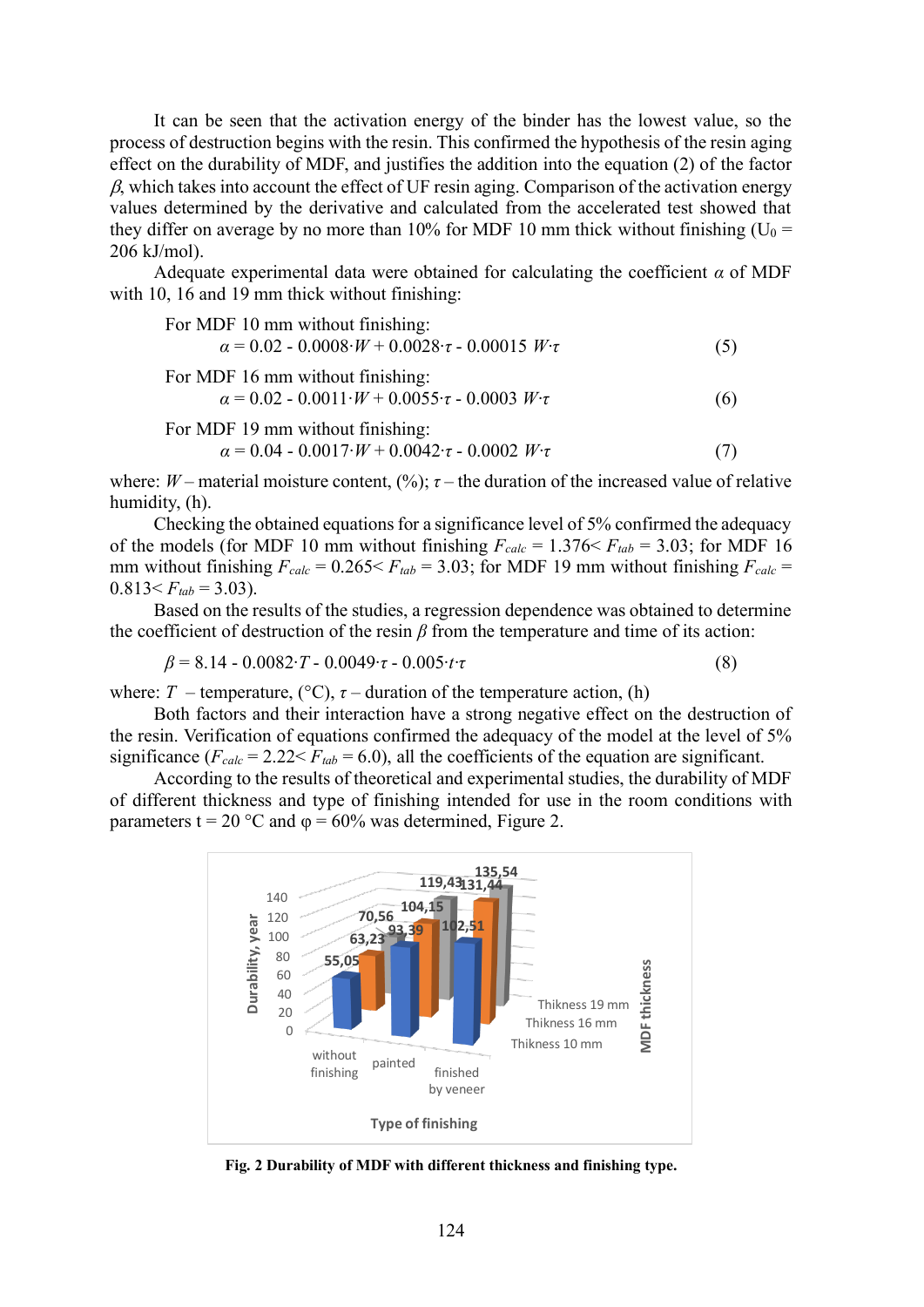Panels surface finishing contributes to the increase in panel's durability of the same thickness, as well as there is a tendency to increase the durability in the case of increasing the thickness of the panels.

The influence of temperature and humidity on the durability of furniture is the most notable when using the kitchen countertops. To evaluate the durability of the countertop, a kitchen set consisted of a cabinet with swing doors, a cabinet for the oven and a hob and a section with drawers for storing kitchen utensils, were considered. The countertop was made of MDF 16 mm thick and finished with natural oak veneer. The case of a curbstone was made from the laminated chipboard 16 mm thick of production "Krono-Ukraine".

To determine the quantitative values of the parameters of equation (3), namely the value of the internal stresses, that occur during the kitchen countertop exploitation, was calculated using the finite element method. It was ensured that the kitchen countertop is rigidly screwed to the lower cabinets. Bottom cabinets were mounted on the floor of the room on supports, which are closed by a plinth. The total weight of household items on the countertop was 20 kg and was evenly distributed. The construction strength criterion is the value of internal stresses that occur during loading and the deflection of the material from which the product is made.

Based on the calculations, the values of internal stresses that occur in the material under the action of uniformly distributed load of 0.16 MPa were determined, Figure 3. Given that the MOR of the MDF is 20 MPa, it can be stated that the material has a considerable margin of safety.



**Fig. 3 Stress distributions of the fragment when applying a uniformly distributed load.**

The amount of countertop deflection was determined by its deformation by computer simulation in «SolidWorksSimulations», Figure 4.



**Fig. 4 Movement distribution of the fragment when applying a uniformly distributed load.**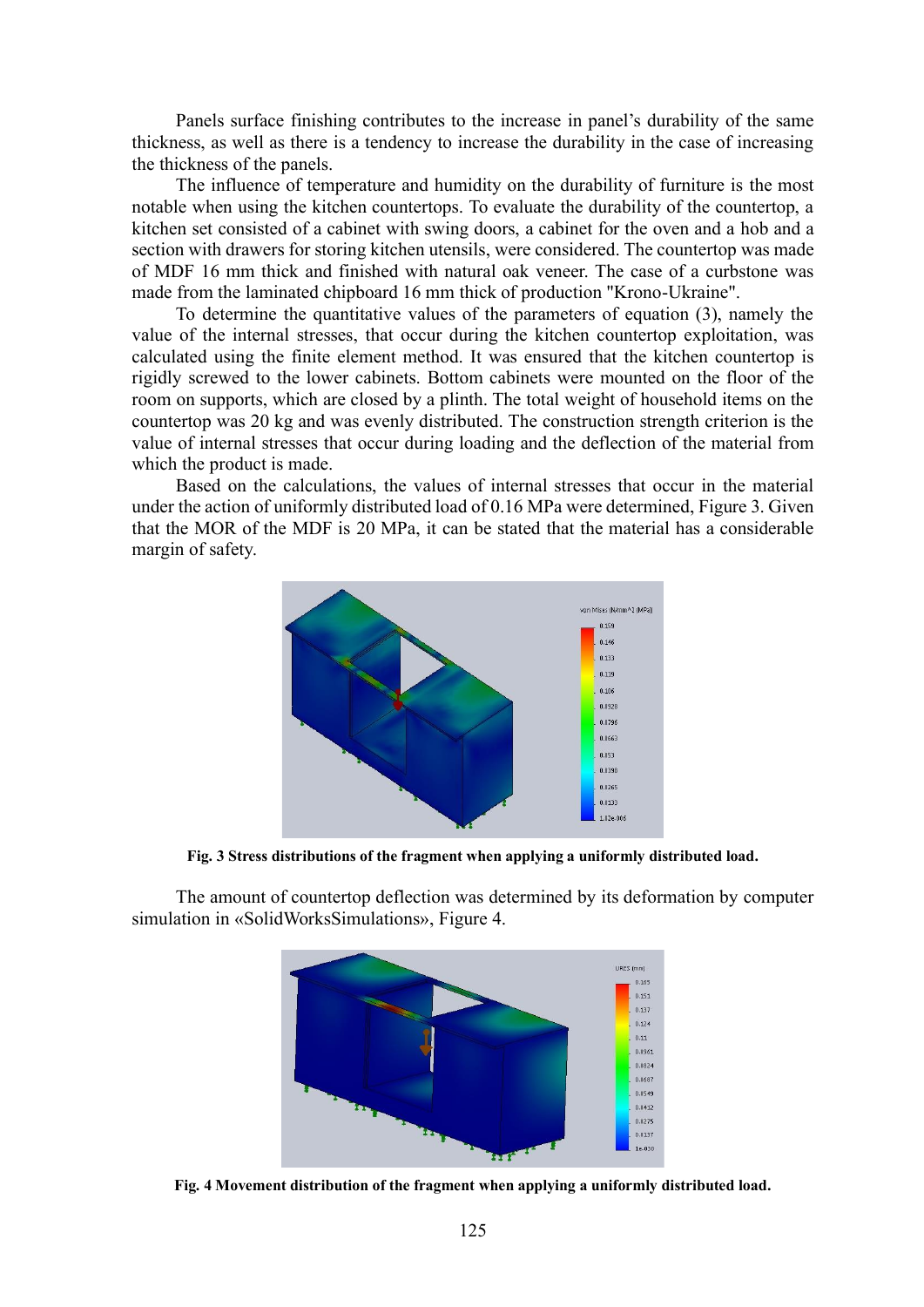When the value of internal stresses is 0.16 MPa, the deformation value is insignificant − 0.165 mm and does not exceed the value of 5 mm, which leaves the required gap between the countertop and the facade.

"SolidWorks Simulations" software was also used to determine the temperature in the area of the hob and oven. The "SolidWorks Simulations" application allowed us to simulate the process of temperature action on a material by setting the initial temperature of the product  $T = 20$  °C and the time during which it would affect the construction  $\tau = 3600$  s = 1 hour, Figure 5.



**Fig. 5 Simulation of thermal impact in the application «SolidWorks Simulations».**

Based on the calculations, it was determined that the temperature has the greatest influence on the side walls of the oven section, where they are adjacent to the oven door and in the contact area of the countertop with the hob. When using the oven and the hob simultaneously for one hour, the maximum temperature was  $42.4 \degree C$ .

To check the temperature level obtained from the simulation, experimental studies were carried out with the use of the FLIRi3 thermal imager to determine the temperature field at the junction of the lower table with the countertop to the heating appliances. During the study oven and cooking hobs were switched on, Figure 6.



**Fig. 6 Sample of kitchen countertop during determining its temperature: a) the sample temperature at the limit of "cooking surface - countertop" at the beginning of heating; b) sample temperature at the limit of "cooking surface - countertop" after 1 hour of oven and cooking hobs working.**

The temperature values obtained experimentally ( $T_{exp}$  = 44.4 °C) have sufficient similarity to the temperature values obtained by simulation ( $T_{model} = 42.4 \degree C$ ). Therefore, the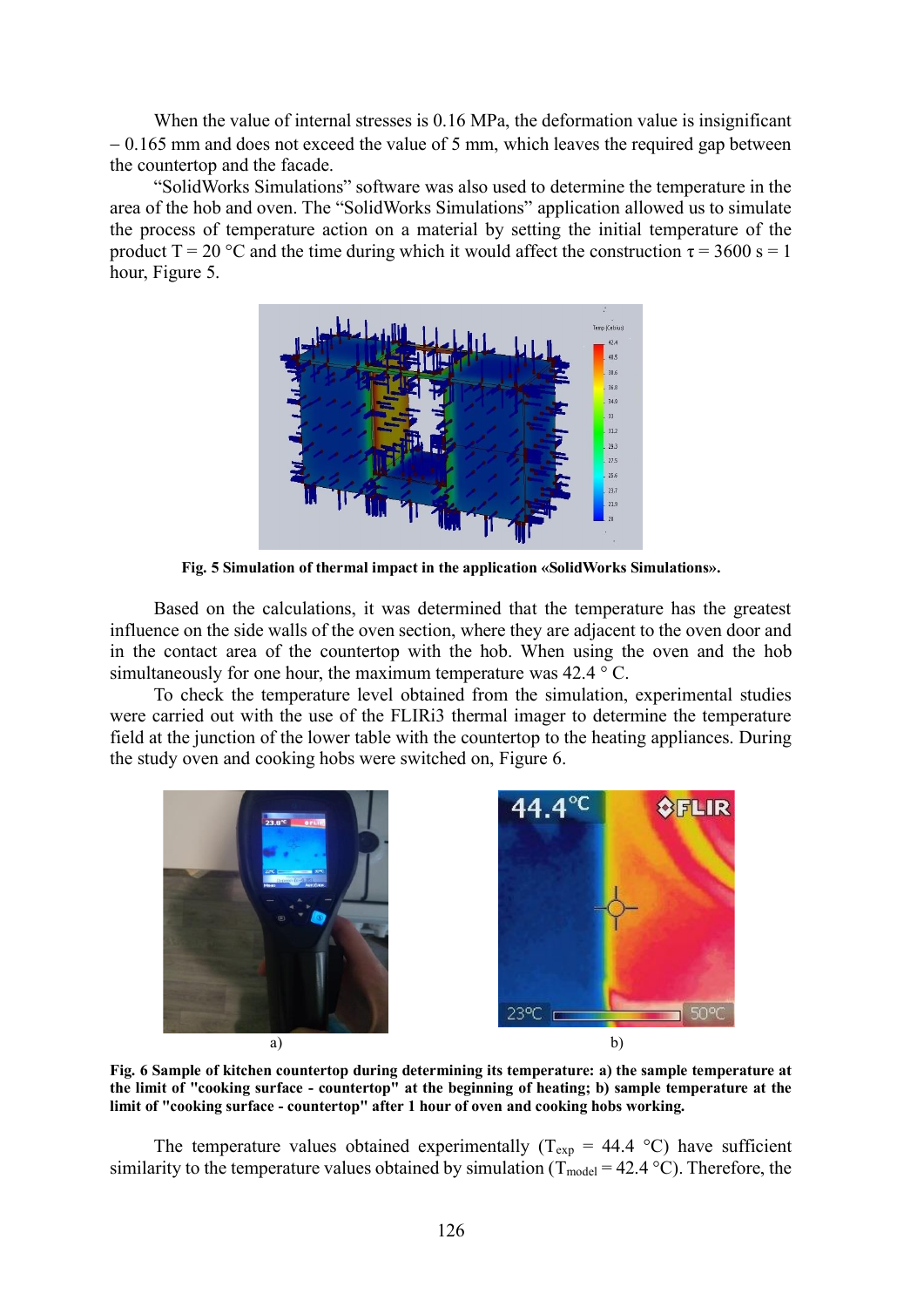following parameters were accepted for the calculations: load on the hob  $-20$  kg, causing internal stresses in the material  $\sigma = 0.16$  MPa, temperature T = 44 °C or T = 317 K, total time of temperature and humidity influence in the kitchen furniture, given that the average daily cooking is 2 hours, then during the year this period of operation will be 30 days.

Observations on the work in the kitchens of residential buildings allowed us to establish that the average duration of the effect of temperature on the kitchen countertop is about 2 hours a day. The result of the calculation with equation (2) and (3) for MDF with different types of finishing are shown in Figures 7−9.



**Fig. 7 Calculated durability of the kitchen countertop without finishing.**



**Fig. 8 Calculated durability of the painted kitchen countertop.**



**Fig. 9 Calculated durability of the kitchen countertop finished by veneer.**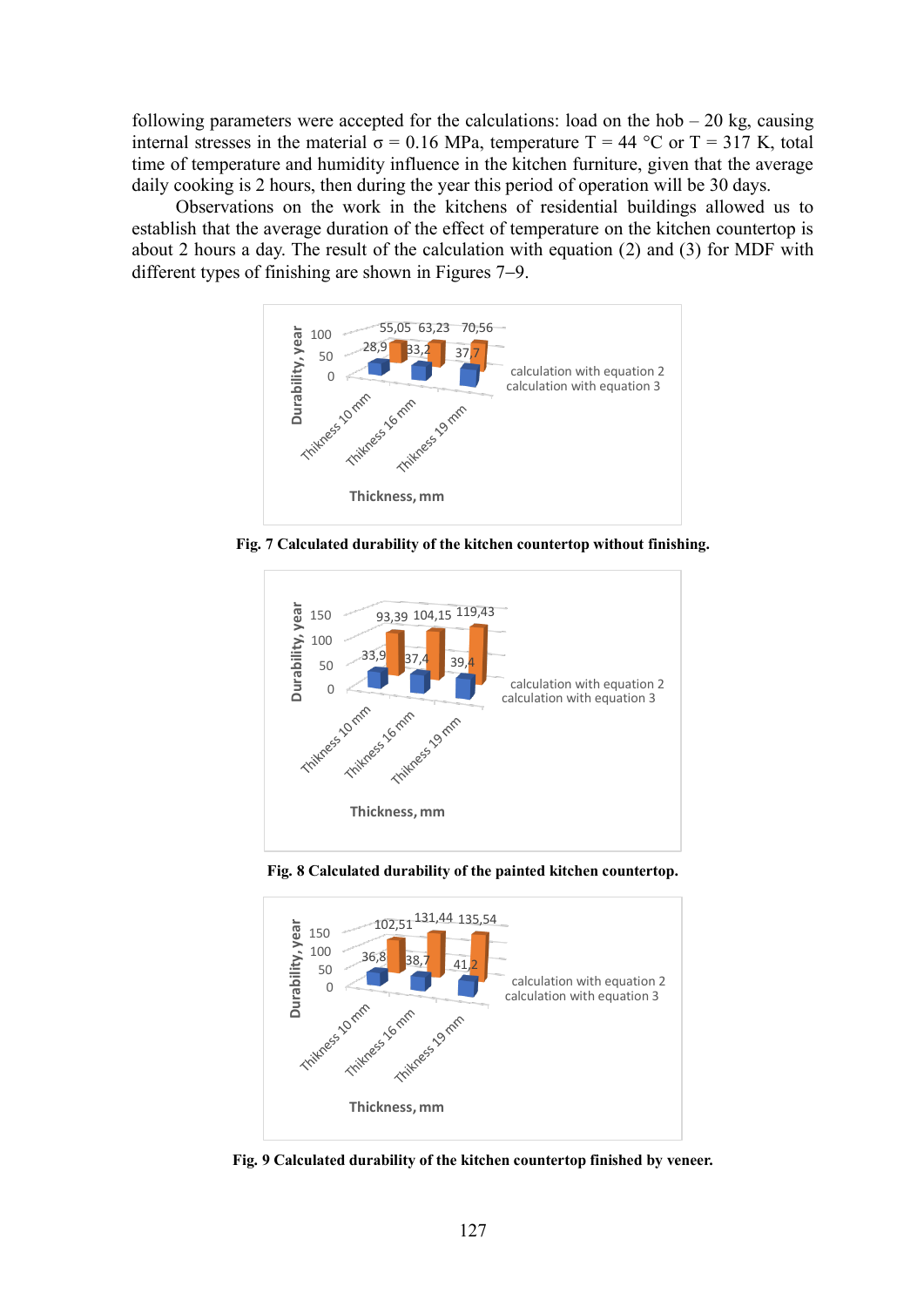The results of the calculated kitchen countertops durability meet the recommended service life of kitchen furniture, which average 15−20 years.

# **CONCLUSION**

The established technique for predicting the durability of MDF furniture products allows us to find the TAP of the material within the change of heat and humidity load. Application of this methodology can optimize the thickness of MDF and type of surface finishing during the product design. This example of the application of the proposed method for calculating the countertop durability proves the possibility of using thin MDF for kitchen countertops, which meets current trends.

### **REFERENCES**

AYRILMIS N., LAUFENBERG L.T., WINANDY J.E. 2009. Dimensional stability and creep behavior of heat-treated exterior medium density fiberboard. In European Journal of Wood and Wood Products 67: 287–295.

BOIKO L.M., HRABAR I.G., KULMAN S.M. 2013. Durability particleboards in furniture. Osvita Ukrainy, Ukraine, 210 p.

EN 310: 1993. Wood-based panels. Determination of modulus of elasticity in bending and of bending strength.

EN 322: 1993. Wood-based panels. Determination of moisture content.

EN 323: 1993. Wood-based panels. Determination of density.

EN 325: 2012. Wood-based panels. Determination of dimensions of test pieces.

EN 326-1: 1994. Wood-based panels. Sampling, cutting and inspection. Part 1: Sampling and cutting of test pieces and expression of test results.

GERHARDS C.C. 1982. Effect of moisture content and temperature on mechanical properties of wood: An analysis of immediate effects. In Wood and Fiber Science 14(1): 4–36.

GREEN D.W., EVANS J.W. 2008a. Effect of cyclic long-term temperature exposure on bending strength of lumber. In Wood and Fiber Science 40(2): 288–300.

GREEN D.W., EVANS J.W. 2008b. The immediate effect of temperature on the modulus of elasticity of green and dry lumber. Wood and Fiber Science 40(3): 374–383.

HRABAR I.H. 2002. Thermoactivation analysis and synergetics of destruction. ZhTTI, Ukraine. 312 p. HRABAR I.H, BOIKO L. M, KULMAN S. M. 2008. Design and method of forecasting the resource and ultimate strength of cabinet furniture. In Scientific journal. Lviv. 18.10. p. 81–89.

HU, W.G., LIU, N., XU, L., GUAN, H.Y. 2020. Study on cold/warm sensation of materials used in desktop of furniture. In Wood Research 65(3): 497–506.

KULMAN S., BOIKO L. PINCHEVSKA O., SEDLIAČIK J. 2017. Durability of wood-based panels predicted using bending strength results from accelerated treatments. In Acta Facultatis Xylologiae Zvolen, 59(2): 41−52.

MANIN V.N., HROMOV А.N. 1980. Physico-chemical resistance of polymeric materials under operating conditions. Khimiya, Russia. 248 p.

MARTENSSON A., THELANDERSSON S. 1990. Effect of moisture and mechanical loading on wooden materials. In Wood Science and Technology 24(3): 247–261.

MIRSKI, R., DERKOWSKI, A., DZIURKA, D. 2020. Construction board resistance to accelerated aging. In BioResources 15(2): 2680–2690.

MOHEBBY B., ILBEIGHI F., KAZEMI-NAJAFI S. 2008. Influence of hydrothermal modification of fibers on some physical and mechanical properties of medium density fiberboard (MDF). In Holz als Roh- und Werkstoff 66(3): 213–218.

MORAES P.D., ROGAUME Y., BOCQUET J.F., TRIBOULOT P. 2005. Influence of the temperature on the embedding strength. In Holz als Roh- und Werkstoff 63: 297–302.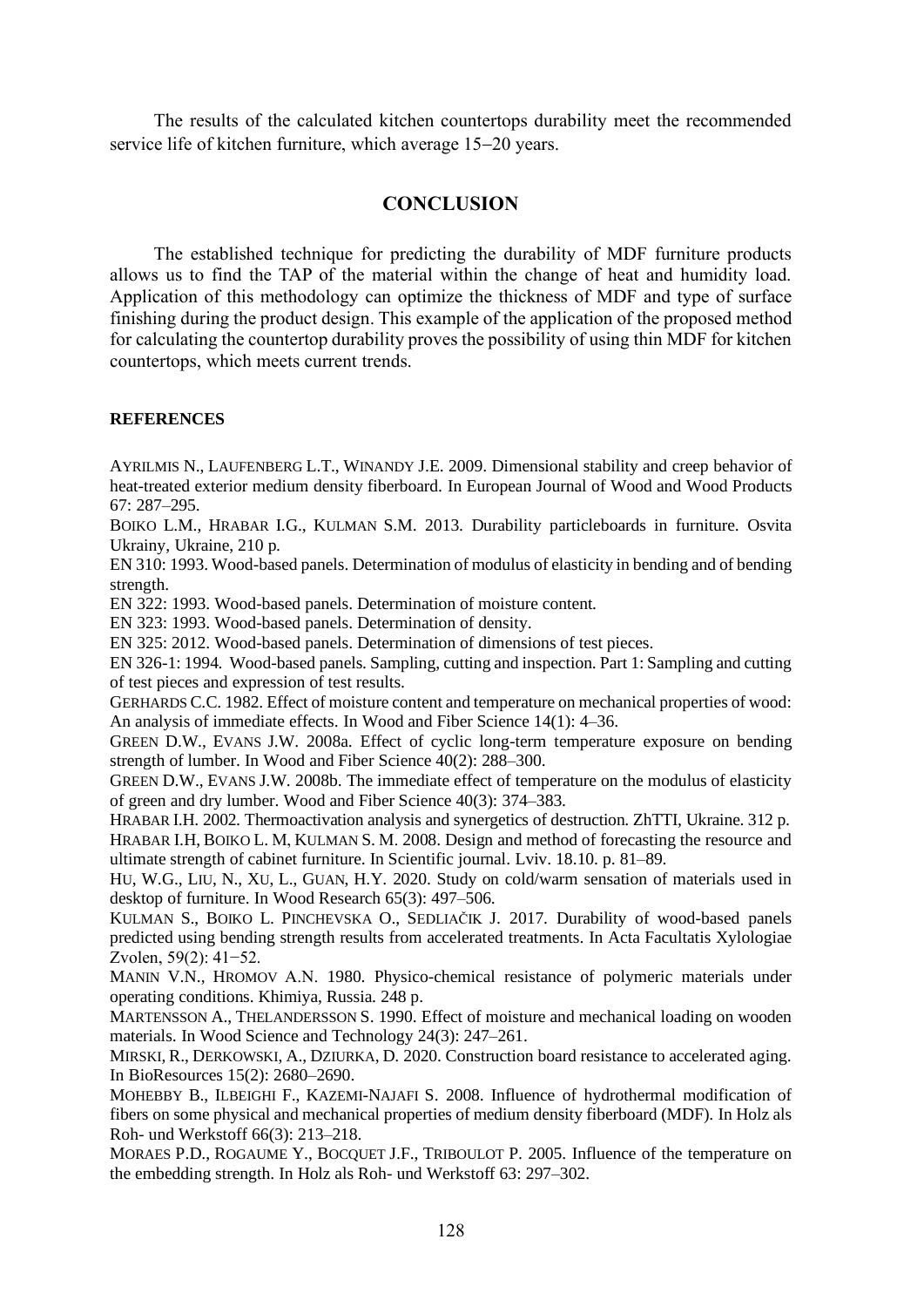PIZHURIN A.A. 2004. Bases of Scientific Researches in the Woodworking. Moscow State Forest University, Moscow, Russia, 166 p.

SHI S.Q., GARDNER D. J. 2006. Hygroscopic thickness swelling rate of compression molded wood fiberboard and wood fiber/polymer composites. In [Composites Part A: Applied Science and](https://www.sciencedirect.com/science/journal/1359835X)  [Manufacturing](https://www.sciencedirect.com/science/journal/1359835X) 37(9): 1276–1285.

RATNER S.B., YARTSEV B.P. 1992. Physical mechanics of plastics. How to predict the performance? Moscow: Khimiya, Russia, 320 p.

Engineered Wood Products Market Share 2021 – Global Trends, Market Demand, Industry Analysis, Growth, Opportunities and Forecast 2025. https://www.marketwatch.com/press-release/

REGEL V. P. 1980. Research on the physics of strength of composites. In Mechanics of Composite Materials 15: 684–701.

SALA, [C.M.](http://apps.webofknowledge.com.sldk01.tuzvo.sk:8080/OutboundService.do?SID=C4miCPYKutNg8oTHxym&mode=rrcAuthorRecordService&action=go&product=WOS&lang=en_US&daisIds=13347016), R[OBLES](http://apps.webofknowledge.com.sldk01.tuzvo.sk:8080/OutboundService.do?SID=C4miCPYKutNg8oTHxym&mode=rrcAuthorRecordService&action=go&product=WOS&lang=en_US&daisIds=40565679), E., K[OWALUK](http://apps.webofknowledge.com.sldk01.tuzvo.sk:8080/OutboundService.do?SID=C4miCPYKutNg8oTHxym&mode=rrcAuthorRecordService&action=go&product=WOS&lang=en_US&daisIds=1749252), G. 2020. Influence of adding offcuts and trims with a recycling approach on the properties of high-density fibrous composites. In Polymers 12(6): 1327.

SLUTSKER A.I., POLIKARPOV Y.I., VASILEVA K.V. 2002. Determination of the activation energy for complicated relaxation processes. In Physics of the Solid State 44(8): 1604–1610.

STB 1333.0-2002 «POLYMER PRODUCTS FOR BUILDING. The method of determination of longevity on an activation energy of thermal-oxidizing destruction of polymer materials». 13 p.

YU D.X., OSTMAN B.A.L. 1983. Tensile strength properties of particleboards at different temperatures and moisture contents. In Holz als Roh- und Werkstoff 41: 281–286.

YOUNG S.A., CLANCY P. 2001. Compression mechanical properties of wood at temperatures simulating fire conditions. In Fire and Materials 25(3): 83–93.

ZHOU J., HU C., HU S., YUN H., JIANG G., ZHANG S. 2012. Effects of temperature on the bending performance of wood-based panels. In BioResources 7(3): 3597–3606.

ZHURKOV S.N. 1965. Kinetic concept of the strength of solids. In International Journal of Fracture Mechanics 1(4): 311–322.

ZAVOROTNUK O.V., HOLOVACH V.M., PINCHEVSKA O.O., SIRKO Z.S. 2020. The method of predicting the durability of wood products and wood composite materials. Patent 139534–UA.

ZUBAREV H.N., BOYTEMIROV F.A., HOLOVINA V.M. 2004. Wood and plastic structures. Academia, Russia. 304 p.

### **ACKNOWLEDGEMENTS**

This work was supported by the Ukrainian Ministry of Education and Science under Program No. 2201040: "The research, scientific and technological development, works for the state target programs for public order, training of scientific personnel, financial support scientific infrastructure, scientific press, scientific objects, which are national treasures, support of the State Fund for Fundamental Research". The authors are grateful to Ministry of Education and Science of Ukrainian for financial support of this study.

This work was supported by the Slovak Research and Development Agency under the contracts No. APVV-17-0583, APVV-18-0378 and APVV-19-0269 and VEGA project No. 1/0556/19.

## **AUTHOR'S ADDRESS**

Prof. Ing. Olena Pinchevska, DrSc. Olexandra Zavorotnuk, PhD. Assos. Prof. Andriy Spirochkin, PhD. National University of Life and Environmental Sciences of Ukraine Department of Technology and Design of Wood Products Geroiv Oborony str. 15 03041 Kyiv Ukraine [olenapinchevska@nubip.udu.ua](mailto:olenapinchevska@nubip.udu.ua)